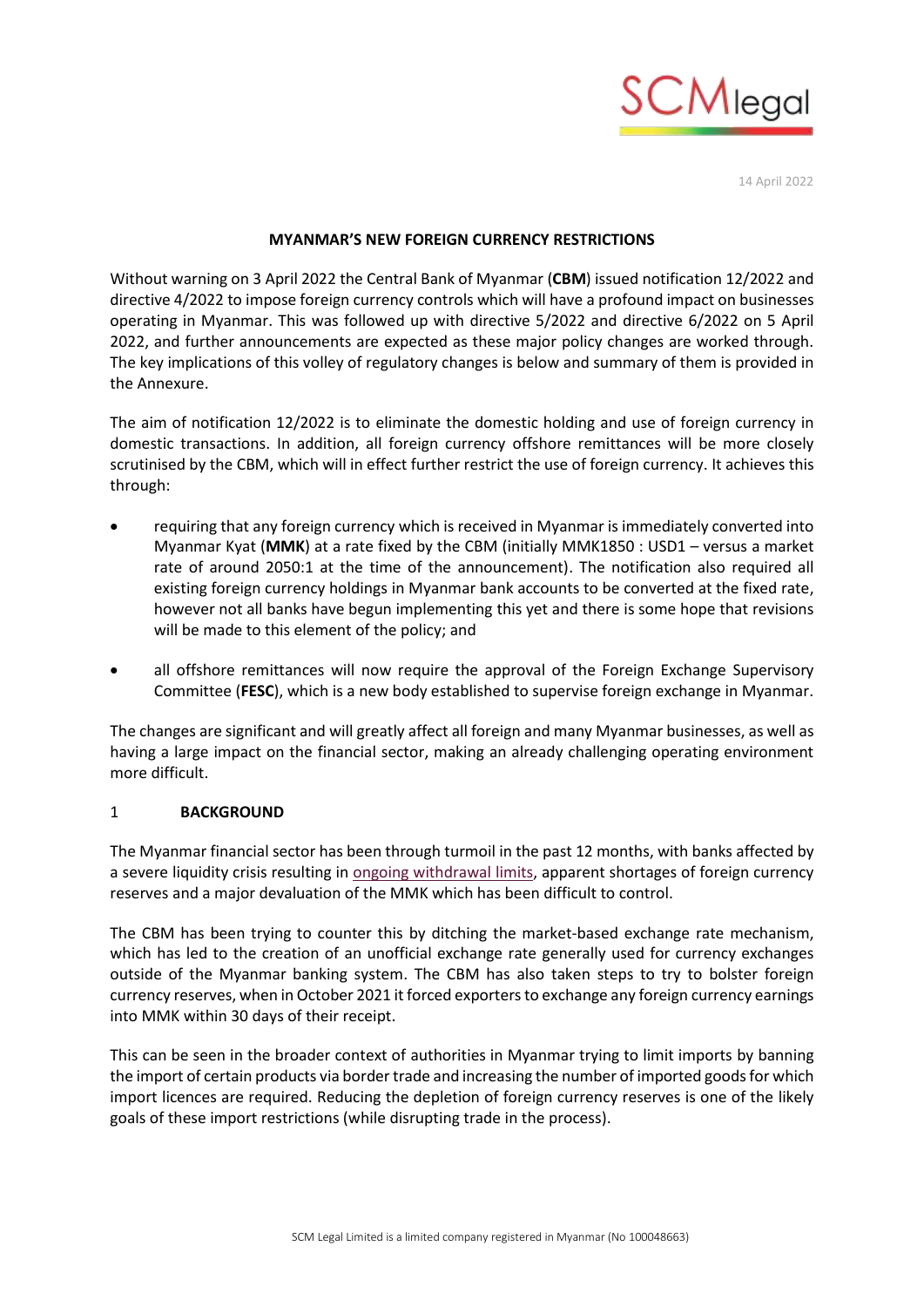In March 2022, in another attempt to reduce the pressure on the MMK, the CBM tried to limit the domestic demand for foreign currency by instructing banks to ensure that all domestic transactions were made in MMK.

The latest notification 12/2022 takes this policy one step further by requiring all domestic foreign currency holdings to be converted into MMK.

The underlying motives for taking these steps are likely:

- to relieve pressures which are devaluing the MMK;
- increase Myanmar's foreign currency reserves; and
- prevent the dollarisation of the economy.

## 2 **EFFECT ON BUSINESSES**

In theory, the effect of this new policy on businesses could be manageable. In the best-case scenario, the MMK1,850 peg to the USD will be maintained and businesses are able to easily buy USD at that rate from the banks in order to make all their required foreign currency payments, including paying for imports and offshore services, repaying offshore loans and distributing dividends. It could be beneficial if this meant that businesses are able to buy USD at the official CBM reference rate, rather than having to use the unofficial market exchange rates to buy their USD in an environment of low foreign currency liquidity.

There is however concern of the impacts of this policy within the wider business community because of the uncertainty it creates. This mainly relates to the potential of increased bureaucracy (and unpredictability) in carrying out any foreign currency transactions potentially instituting new capital controls and the uncertainty of how the new policy will be implemented. It is also the case that many routine domestic contracts and payments are denominated in USD, so a major adjustment will be required.

Based on the information made available by the CBM so far, and subject to exemptions yet to be announced, effects on businesses include:

- all domestic payments will need to be carried out in MMK, even if agreements stipulate settlement in foreign currency. This includes payments under service contracts, supplier payments and salaries;
- all foreign currency receipts into Myanmar bank accounts will be converted into MMK at the CBM reference rate;
- all foreign currency payments out of Myanmar will need to be for an approved purpose contemplated by the foreign exchange laws, properly documented and approved by the FESC, which could pose substantial red tape and delay;
- businesses currently purchasing foreign currency in Myanmar from exporters and other third parties will no longer be able to do so, but will only be able to make such purchases from

#### © SCM Legal Limited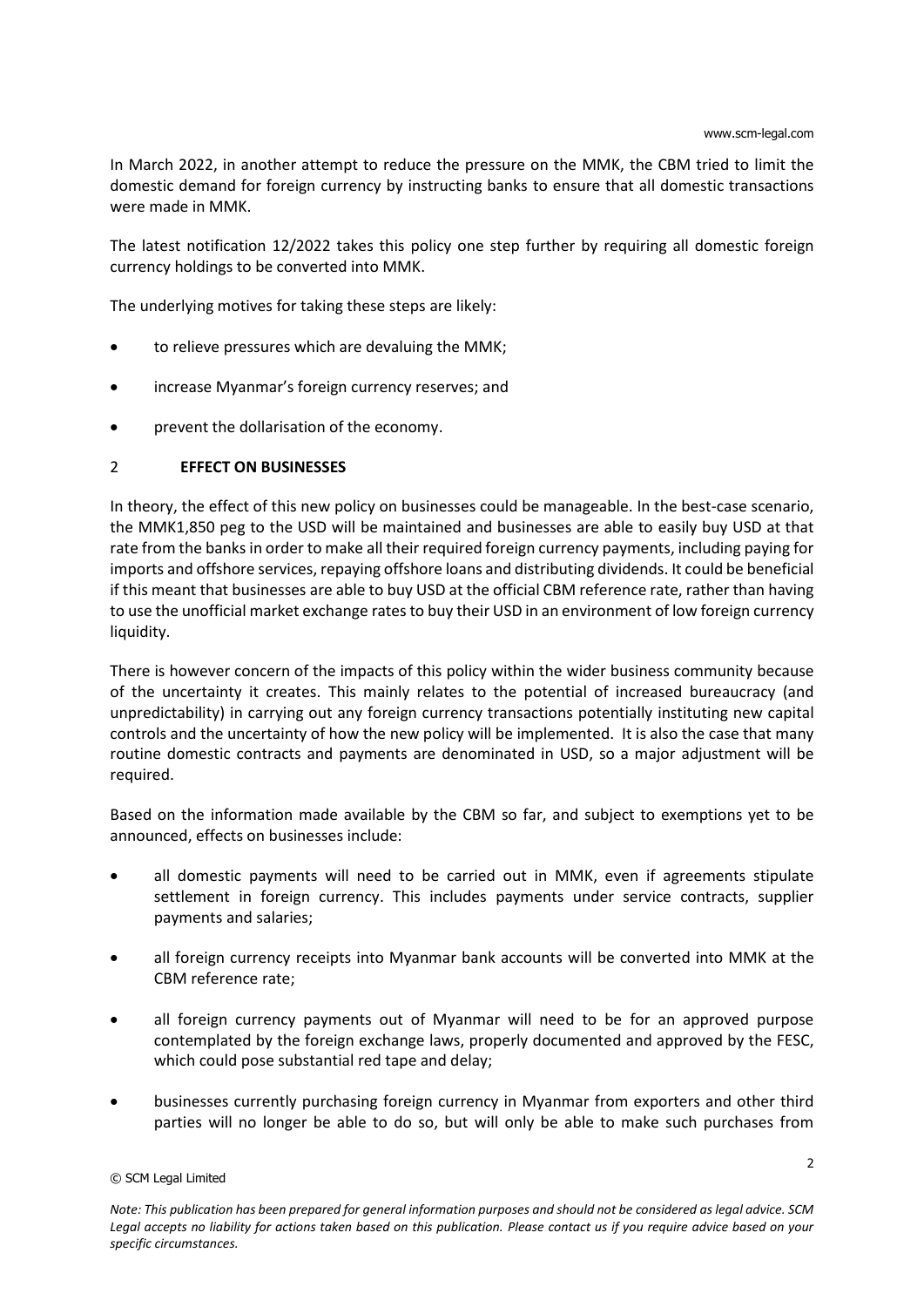Authorised Dealer banks (i.e. banks which are licenced to engage in foreign currency and cross border transactions) at the CBM reference rate;

- the inability to hedge against the volatility of the MMK by keeping funds in foreign currency. This would not be an issue if the CBM reference rate remains unchanged at MMK1850 to the USD, but it will not be possible to hedge against any further devaluation. It should be noted that the CBM retains the discretion of changing the CBM reference rate;
- a reduction in foreign investment, at least in the short to medium term, as foreign investors assess the impact of the policy and how it affects the ability of businesses to remit funds back out of the country (eg to pay dividends, interest on loans and repayment of loan principal and returns of capital);
- the ability to obtain offshore financing if lenders are concerned of the risk that repayments will be held up by the newly implemented approval process and borrowers are unable to manage repayment obligations due to unhedged devaluations in the MMK;
- in an attempt to minimise the impact of the changes, businesses may shift part of their operations which are not country specific offshore. This could include the provision of services and certain back office functions and relocation of senior staff; and
- constraints on businesses operating within the country to import the necessary equipment and raw materials with the process of obtaining foreign currency and trade financing becoming more burdensome.

The extent to which these impacts will materialise will come down to how the new policy and procedures are implemented. This is still a work in progress. One key point to watch relates to whether exemptions are going to be granted from needing to comply with the requirement to convert foreign currency holdings into MMK. The FESC is authorised to issue such exemptions and several embassies have already approached the government requesting that investors and organisations from their respective countries are issued such an exemption. Wide ranging exemptions may soften the impacts of this policy, but run the risk of leading to a discriminatory investment environment, inconsistent application of regulations and more red tape.

# 3 **REGULATOR**

Cross border foreign currency transactions are principally regulated by the Foreign Exchange Management Law 12/2012 (FEML) and the Foreign Exchange Management Regulations 7/2014 (FEMR). Under the FEML it is the CBM which has the authority to regulate cross border foreign currency transactions. The administration of the law, particularly in relation to the monitoring and approving of foreign currency transactions, is the responsibility of the Foreign Exchange Management Department of the CBM.

The new regulatory regime introduced by notification 12/2022 empowers the new FESC to issue approvals for offshore remittances, issuing exemptions and monitoring compliance with notification 12/2022.

#### © SCM Legal Limited

*Note: This publication has been prepared for general information purposes and should not be considered as legal advice. SCM Legal accepts no liability for actions taken based on this publication. Please contact us if you require advice based on your specific circumstances.*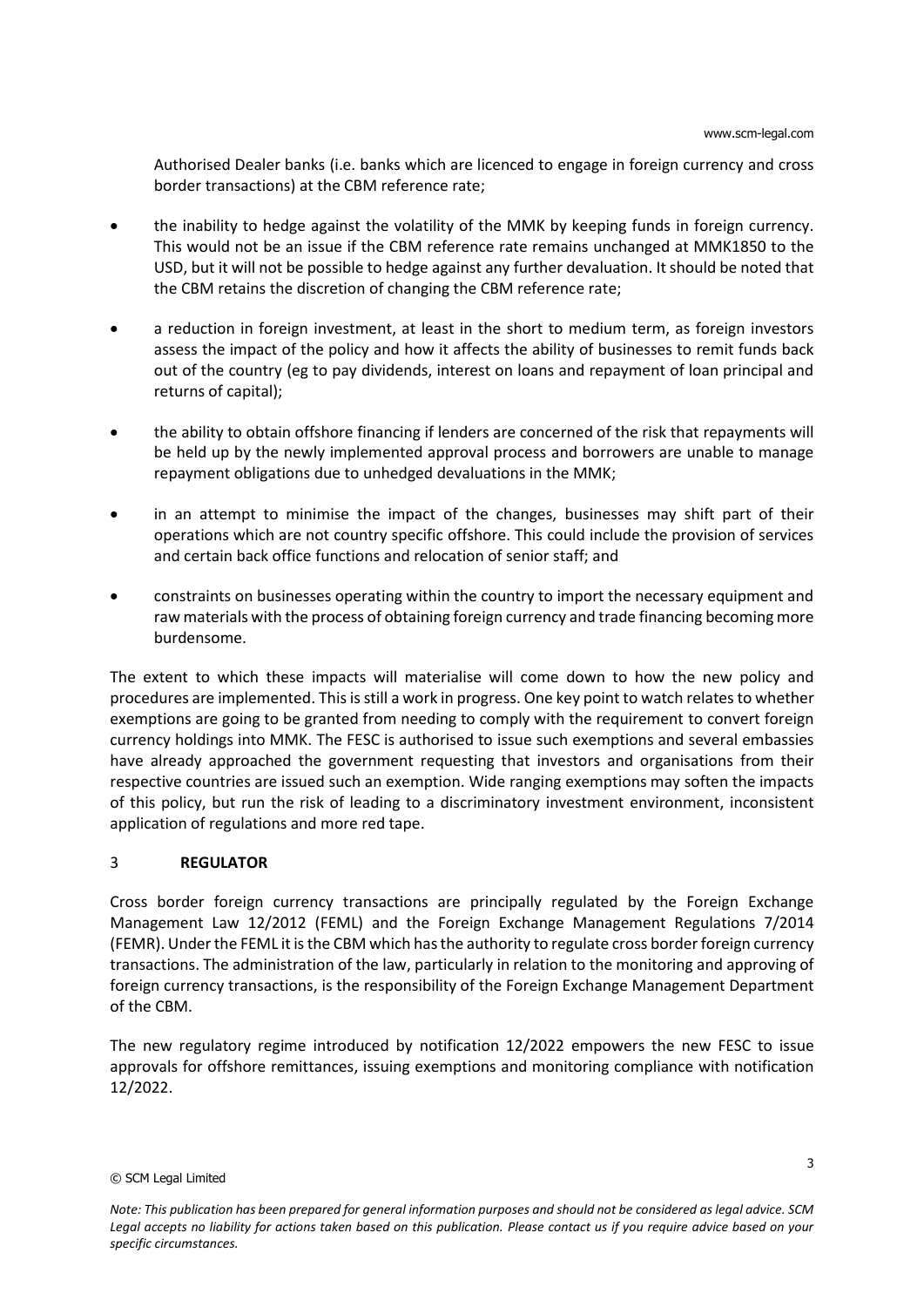It is understood that the members of the FESC will include Minister level appointees and be chaired by a member of the State Administration Council (SAC – the peak authority formed by the Military following its re-assumption of political power in February 2021). It is expected that the FESC will report directly to the SAC and not sit under the CBM. As the FEML currently grants authority to the CBM to regulate cross border and foreign currency transactions, it is not yet clear how the FESC will exercise the legal authority to regulate foreign exchange and foreign currency matters.

Further clarification is also required on how the FESC will process the necessary approvals to allow cross border foreign currency transactions permitted by the FEML. It would be a momentous task for it to approve every single application to make offshore transfers. It may instead prescribe the approval criteria and delegate the task of issuing individual approvals to another authority, such as the Foreign Exchange Management Department under the CBM. This has yet to be seen, and a number of other legal and practical matters will need to be addressed for the new exchange restrictions to operate systematically.

# 4 **CONSISTENCY WITH OTHER LAWS**

Businesses operating in Myanmar have certain rights in relation to foreign currency transactions under existing laws. These are principally contained in the FEML and the Myanmar Investment Law 40/2016 (MIL) and the Rules made under them.

Under the MIL foreign investors have the right to transfer abroad:

- proceeds, profits from asset, dividends, royalties, patent fees, license fees, technical assistance and management fees, shares and other current income relating to the investment;
- proceeds from the total or partial sale or liquidation of an investment or property owned by an investor;
- payments made under a contract, including a loan agreement;
- payments resulting from any settlement of investment disputes;
- compensation received by an investor, including for expropriation; and
- salaries and other remuneration of foreign experts employed in Myanmar.

The circumstances in which these transfers may be prevented or delayed are limited to where the business has some outstanding obligations or is not operating compliantly - meaning that businesses should not otherwise be restricted from making these transfers (although the MIL does contain a proviso allowing restricted measures to be introduced in exceptional circumstances).

The MIL – which applies to both domestic and foreign investors - also contains a guarantee that investments will not be "expropriated" without due process and compensation being paid. Expropriation is defined broadly to include "indirect" expropriations, which could potentially include a loss of business or investment brought about by a change in law. Similar investment guarantees are found in investment treaties between Myanmar and other states, and it may be that some businesses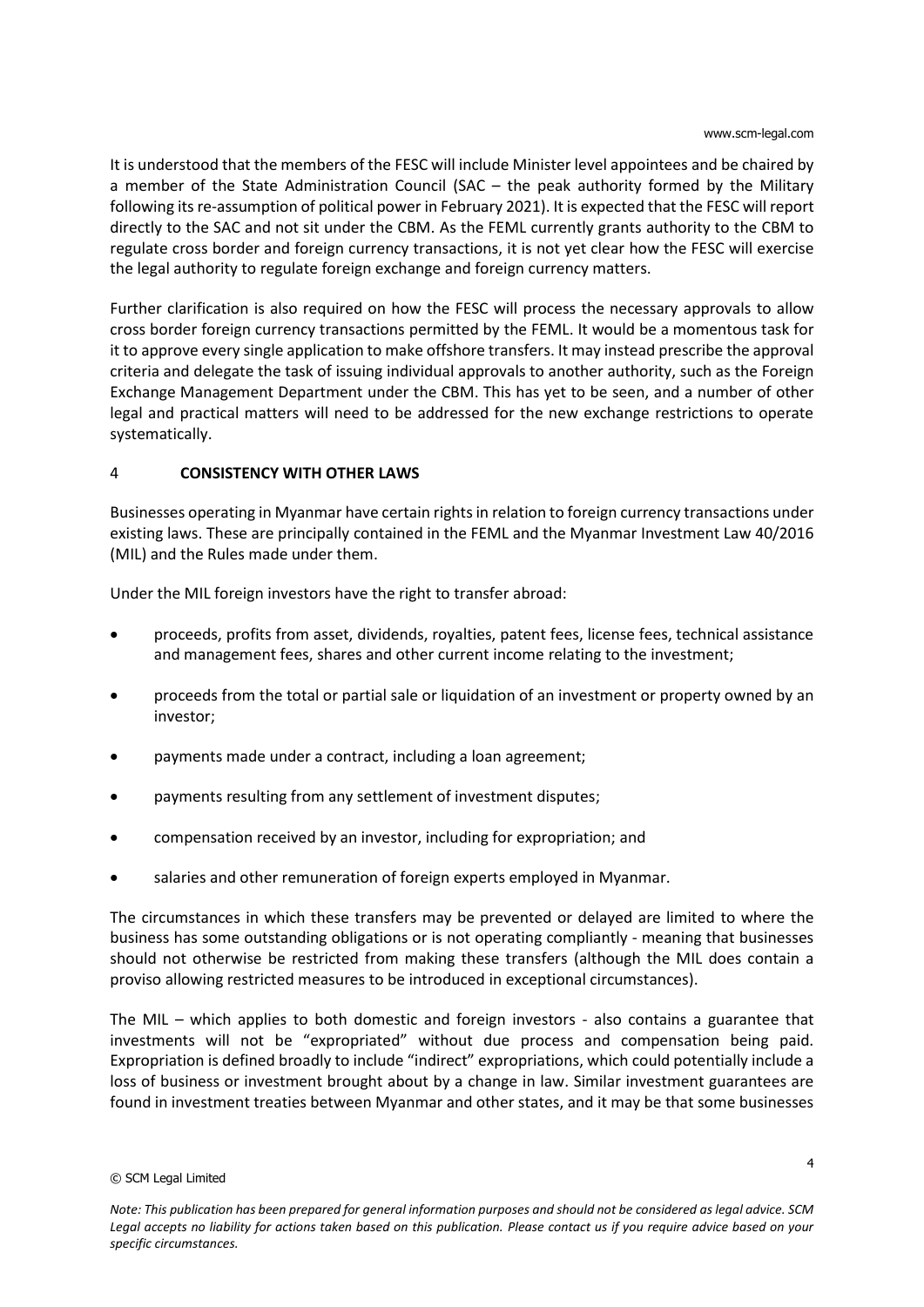who have had their domestic foreign currency holdings converted and their ongoing operations severely impacted examine these provisions to see if they provide any relief.

Under the FEML cross border transactions are divided into current account transactions and capital account transactions. Current account transactions are defined as transfers and payments made for trade, services, short term bank loans, interest on loans, income from investments and overseas family living expenses. Capital account transfers are defined as payments or transfers made for any other purpose.

The FEML requires that current account transfers should be able to be made without any direct or indirect restrictions. The process for making these payments is contained in the FEMR which include providing satisfactory evidence on the purpose of the transfer, if the documentation is satisfactory then the Authorised Dealer bank may execute the transfer.

Capital account transactions can generally also be approved by the Authorised Dealer bank however come under a heavier level of scrutiny and may require some prior approvals to be obtained.

The implementation of the policy and requirements under notification 12/2022 will ultimately determine whether these are inconsistent with the rights of investors under the MIL and FEML. Much will depend on the future direction of this policy to see if the issues raised so far can be resolved.

**\* \* \* \* \***

SCM Legal will continue to provide updates on the evolving situation. To receive these updates sign up to our mailing list at<https://www.scm-legal.com/news-resources> and please get in touch if you have any particular questions by emailing us at info@scm-legal.com.

### **About us**

SCM legal is a leading independent firm in Myanmar owned and operated by the team who prepared Myanmar's new Companies Law and Investment Rules. We provide practical, correct and creative advice and insights to help investors succeed in this challenging market.

We are led by a diverse internationally and Myanmar qualified team of Partners with global law firm backgrounds and over 40 years combined experience in Myanmar.

We cover all areas of Myanmar commercial law and have completed transactions in almost all sectors, with real depth in the telecommunications, financial services, consumer goods, government, real estate and manufacturing sectors. We provide a range of other corporate services too including company formation and administration, accounts, payroll services and translations.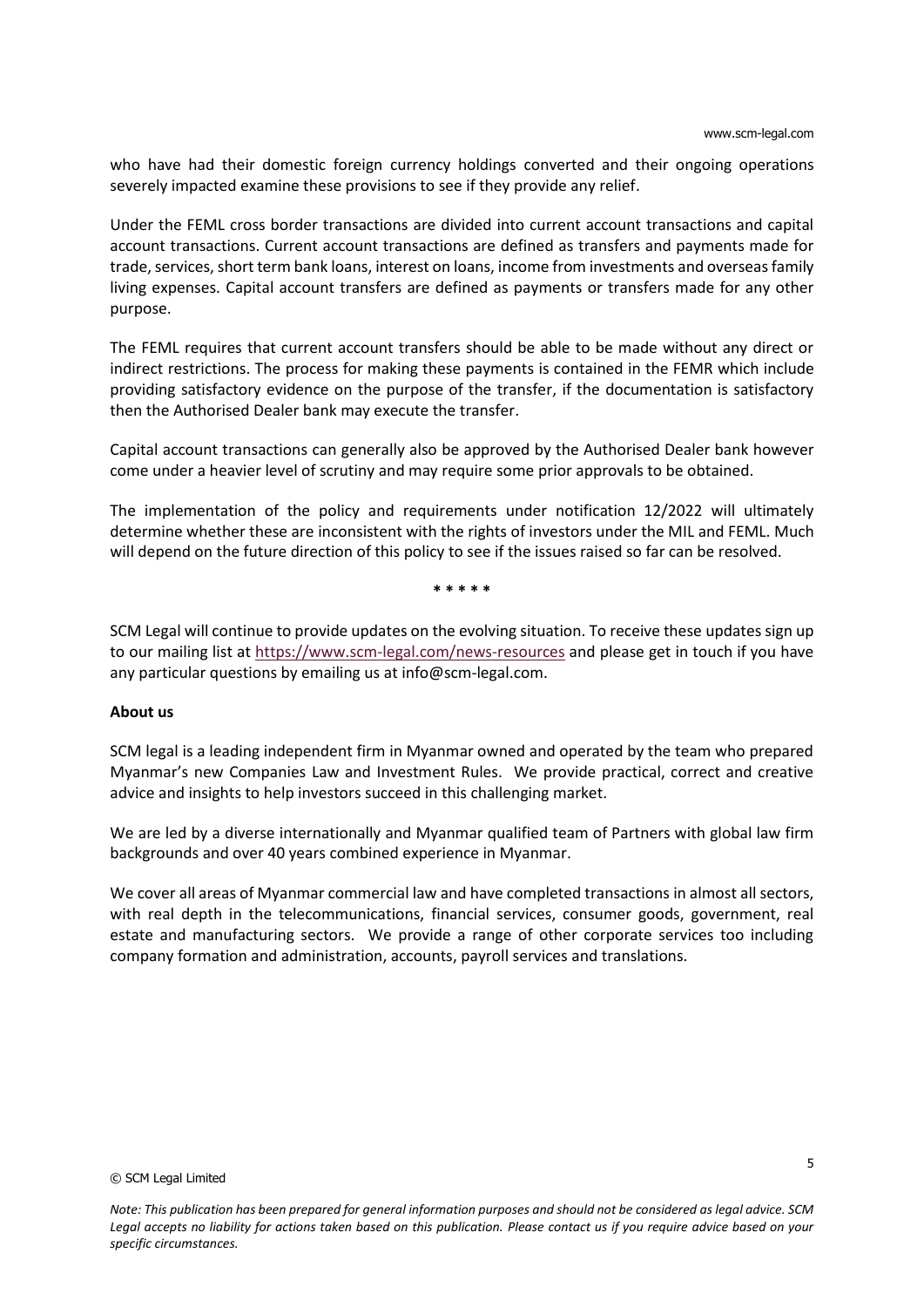

# **SUMMARY OF INSTRUCTIONS ISSUED BY THE CBM**

| <b>Date</b>   | <b>Instrument</b>    | <b>Key points</b>                                                                                                                                                                                                                                                                                                                                                                                                                                                      |
|---------------|----------------------|------------------------------------------------------------------------------------------------------------------------------------------------------------------------------------------------------------------------------------------------------------------------------------------------------------------------------------------------------------------------------------------------------------------------------------------------------------------------|
| 18 March 2022 | Letter FE-1/680      | The CBM issued instructions to Authorised Dealer banks relating to the opening and operation of<br>foreign currency accounts:                                                                                                                                                                                                                                                                                                                                          |
|               |                      | foreign currency accounts should only be opened where customers need to receive foreign<br>currency in accordance with the nature of their business                                                                                                                                                                                                                                                                                                                    |
|               |                      | when a customer receives foreign currency the bank must determine the legitimacy of the<br>receipt of such foreign currency                                                                                                                                                                                                                                                                                                                                            |
|               |                      | domestic payments may only be in MMK and where the payment is made from a foreign<br>$\bullet$<br>currency account it needs to be converted into MMK before being transferred. Foreign<br>currency is only to be used for offshore payments                                                                                                                                                                                                                            |
| 3 April 2022  | Notification 12/2022 | all foreign exchange earnings of residents must be sent to foreign currency accounts opened<br>at an Authorised Dealer bank                                                                                                                                                                                                                                                                                                                                            |
|               |                      | all foreign exchange earnings received by residents must be deposited with an Authorised<br>$\bullet$<br>Dealer bank and exchanged into MMK within 1 working day. This requirement to exchange<br>all foreign exchange also applies to foreign exchange currently held in foreign currency<br>accounts on the date of issue of this notification (note that this requirement to exchange<br>current foreign currency holdings has been rolled back for the time being) |
|               |                      | all offshore remittances must be carried out by an Authorised Dealer bank and can only occur<br>$\bullet$<br>with the approval of the Foreign Exchange Supervisory Committee                                                                                                                                                                                                                                                                                           |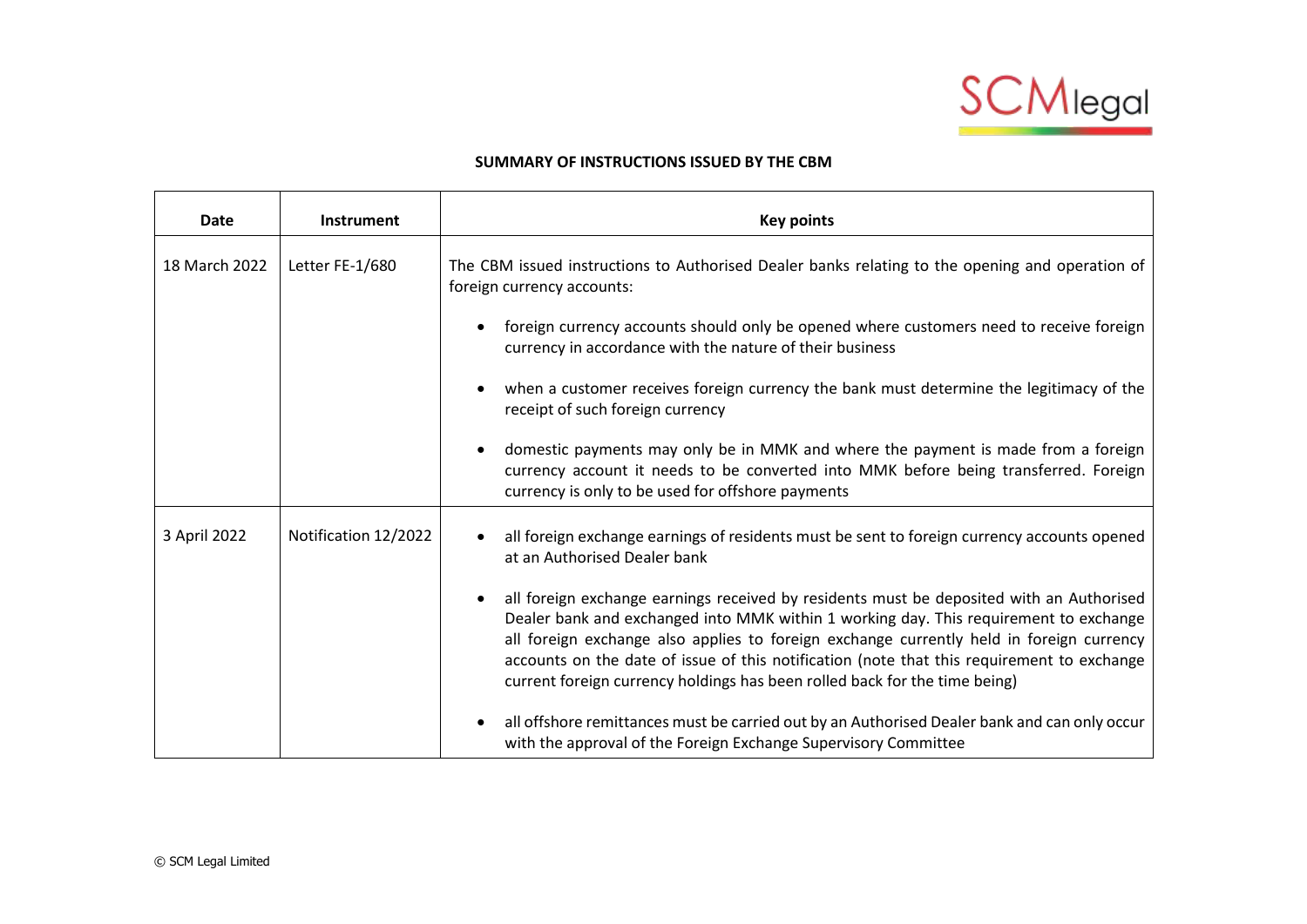www.scm-legal.com

| <b>Date</b>  | <b>Instrument</b> | <b>Key points</b>                                                                                                                                                                                                                                                                                                                                                                                                     |
|--------------|-------------------|-----------------------------------------------------------------------------------------------------------------------------------------------------------------------------------------------------------------------------------------------------------------------------------------------------------------------------------------------------------------------------------------------------------------------|
|              |                   | the previous CBM notification 35/2021 has been revoked. This notification applied to foreign<br>exchange export earnings which required that these earnings were sold within 30 days of<br>receipt and that they were then to be used within a further 30 days, otherwise they were to<br>be exchanged into MMK. These only applied to import earnings, whereas this new directive<br>applies to all foreign currency |
| 3 April 2020 | Directive 4/2022  | starting from 4 April 2022 Authorised Dealer banks are required to convert any overseas<br>earnings received by their resident customers from trading or non-trading activity into MMK<br>within 1 day. There will be exemptions, however these are not yet announced                                                                                                                                                 |
|              |                   | the exchange rate to be applied is MMK1850 per USD. The exchange rate is subject to change<br>with notice of the CBM                                                                                                                                                                                                                                                                                                  |
|              |                   | Authorised Dealer banks may process offshore remittances subject to obtaining approval<br>from the Foreign Exchange Supervisory Committee                                                                                                                                                                                                                                                                             |
|              |                   | Banks are required to convert foreign currency currently in foreign currency accounts into<br>MMK, (this has been rolled back and is subject to further instructions of the Foreign Exchange<br><b>Supervisory Committee)</b>                                                                                                                                                                                         |
| 4 April 2022 | Letter FE-1/17    | the previous directive 18/2021, requiring that foreign currency exchanges must use an<br>exchange rate of +/-0.5% to buy or sell foreign currency has been revoked (note that under<br>directive 4/2022 a new reference rate has been set of MMK1850 per USD and that all<br>exchanges should occur at this rate, with banks able to charge a service fee of MMK3 of each<br>dollar exchanged)                        |

## © SCM Legal Limited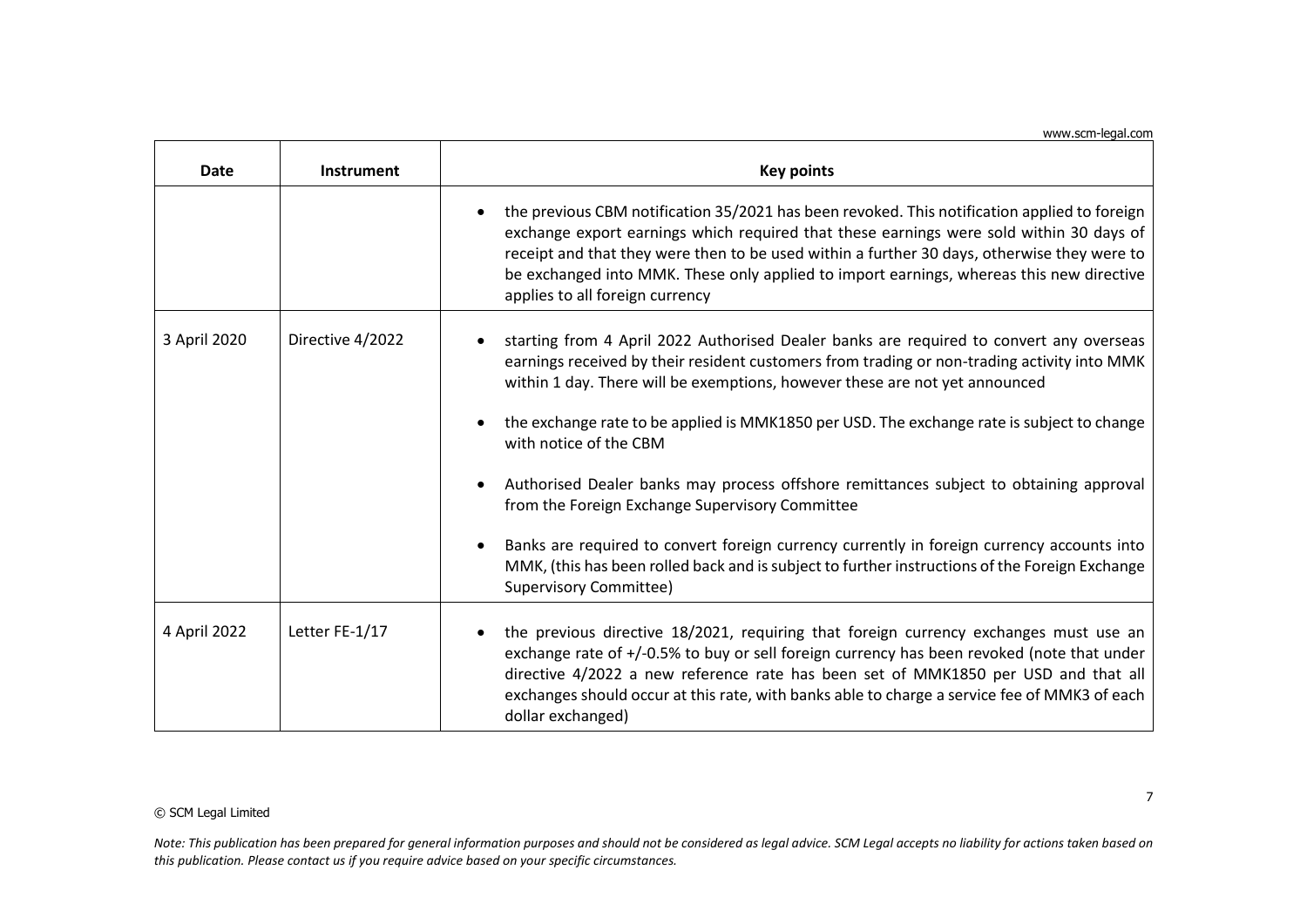| <b>Date</b>  | <b>Instrument</b> | <b>Key points</b>                                                                                                                                                                                                                                                                                                                                                                                                                                                                       |
|--------------|-------------------|-----------------------------------------------------------------------------------------------------------------------------------------------------------------------------------------------------------------------------------------------------------------------------------------------------------------------------------------------------------------------------------------------------------------------------------------------------------------------------------------|
| 4 April 2022 | CBM responses     | The CBM had a meeting with Authorised Dealer banks on 4 April 2022. After the meeting the CBM<br>released responses to several questions which were raised at the meeting. Some of the key points<br>included in the responses are:                                                                                                                                                                                                                                                     |
|              |                   | for funds held in foreign currency accounts prior to 3 April 2022 it is not required to exchange<br>٠<br>all these funds into MMK within one working day. It is not clear whether these foreign<br>currency amounts held in accounts can continue to be held indefinitely as foreign currency<br>or whether they will eventually need to be converted into MMK                                                                                                                          |
|              |                   | where a bank's customer has been accumulating foreign currency for the purpose of repaying<br>a foreign currency loan, it is not required to convert these funds into MMK, however the bank<br>must take steps to confirm that these funds are to be used to repay the loan according to the<br>repayment schedule and if the loan is an offshore loan that the repayment needs to be<br>approved                                                                                       |
|              |                   | the banks customers are permitted to purchase foreign exchange to settle LCs which become<br>$\bullet$<br>due. Approval is required prior to transferring foreign currency abroad                                                                                                                                                                                                                                                                                                       |
|              |                   | where banks have entered into swap agreements with their customers, it is not required that<br>٠<br>foreign currency held by their customers are converted into MMK before the end of the swap.<br>Furthermore, swap agreements are not covered under notification 12/2022. It should be<br>noted that this may mean that it is possible to continue using currency swaps as a hedging<br>instrument, however with little guidance from the CBM it has yet to be seen if this will work |
| 5 April 2022 | Directive 5/2022  | Notification 12/2022 does not apply to foreign currency accounts held by the Union Government and<br>Union Ministries.                                                                                                                                                                                                                                                                                                                                                                  |

## © SCM Legal Limited